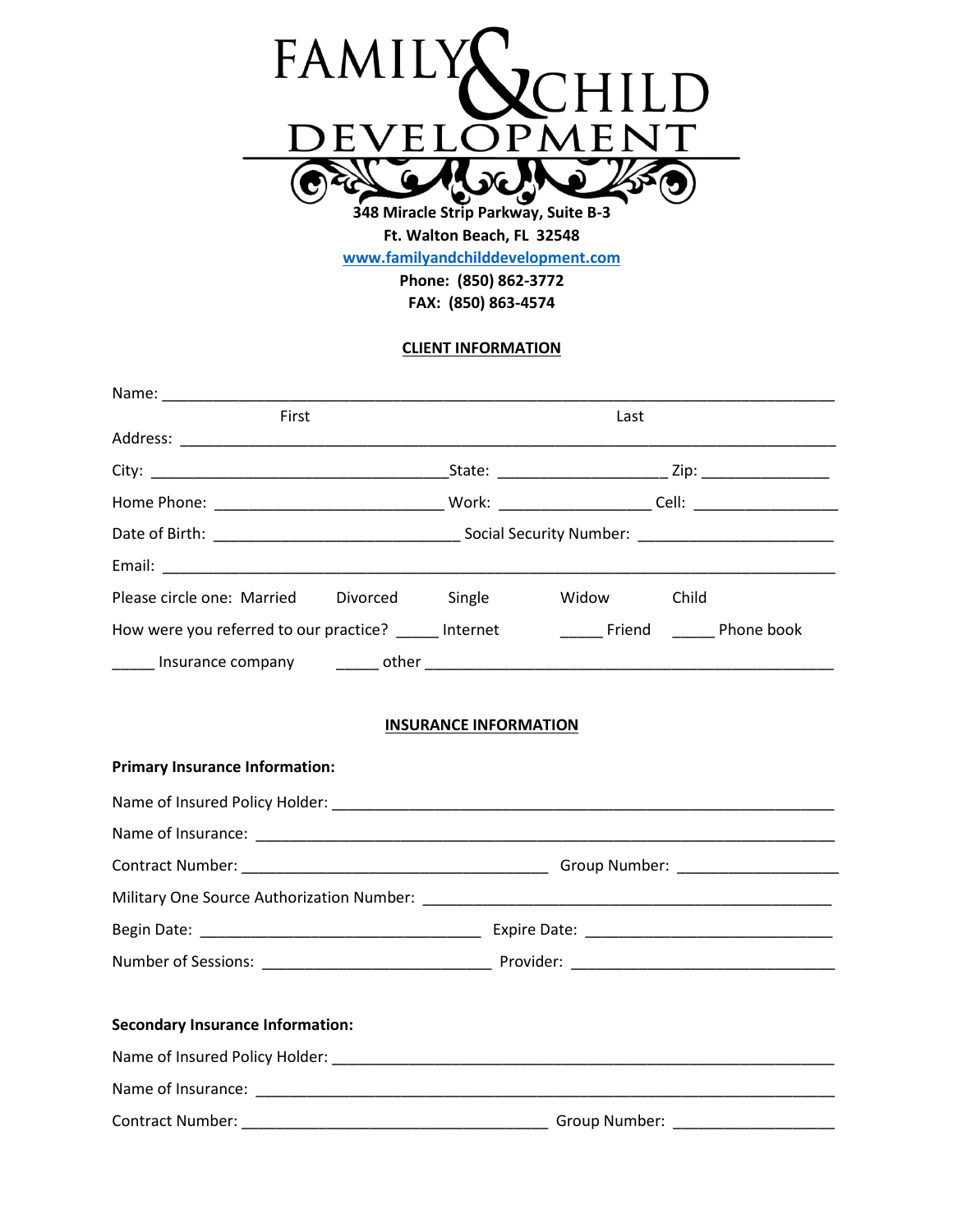### **General Information Regarding Insurance:**

Medical insurance coverage is a contract between you and your insurance company. Neither FCD nor your therapist is a party to your contract, and has no standing in any disputes between you and your insurance company regarding deductibles, co-payments, covered charges, secondary insurance, "usual and customary" charges, etc., other than to supply factual information as necessary.

If you have medical insurance, we are happy to file initial claims on your behalf to your medical insurance company for the services that are provided by our office. It is important that you understand that we are typically required to provide a diagnosis to your insurance company in order to be paid.

To help us process your claim correctly, please make sure that the information you provide to our office on the patient information form remains accurate and current. If there is a change in your insurance information, it is your responsibility to let us know immediately. We will submit secondary insurance if you indicate that you want us to perform this service on your behalf.

\*\*A SPECIAL NOTE\*\* Situations such as separation or divorce can affect your insurance coverage, and it is your responsibility to let your therapist know about this kind of development.

## **Deductibles, Co-Payments, and Coinsurance:**

Co-payments are due at the time the service is rendered. Coinsurance and deductibles vary for each insurance policy, and we can only approximate the percentage covered by each plan. Payment of the estimated portion is due at the time of service.

### **Authorizations:**

A copy of your insurance card is required at the time of the initial service. The card is descriptive and indicates whether an authorization is needed. Oftentimes, the behavioral health benefits are under a separate company, and we must contact them to verify the necessity of an authorization. If a copy of the card is not on the file at the initial service and the claim is denied for "no authorization," you will be responsible for the payment

Whether you are using insurance or are self-pay, please understand that you are ultimately responsible for any payments or outstanding bills. Accounts that are past due will be turned over to our collection agency and may be reported to credit bureaus. We are committed to providing you with the best possible care, and we are willing to discuss our professional fees at any time. Your clear understanding of our Financial Policy is important to our relationship. Please ask if you have any questions about our fees, Financial Policy, or your financial responsibility.

\_\_\_\_\_\_\_\_\_\_\_\_\_\_\_\_\_\_\_\_\_\_\_\_\_\_\_\_\_\_\_\_\_\_\_\_\_\_\_\_\_\_\_\_\_ \_\_\_\_\_\_\_\_\_\_\_\_\_\_\_\_\_\_\_\_\_\_\_\_\_\_\_\_\_\_\_

I acknowledge that I have read and agree to the above Financial Policy.

Client or Responsible Party's Signature **Date** Date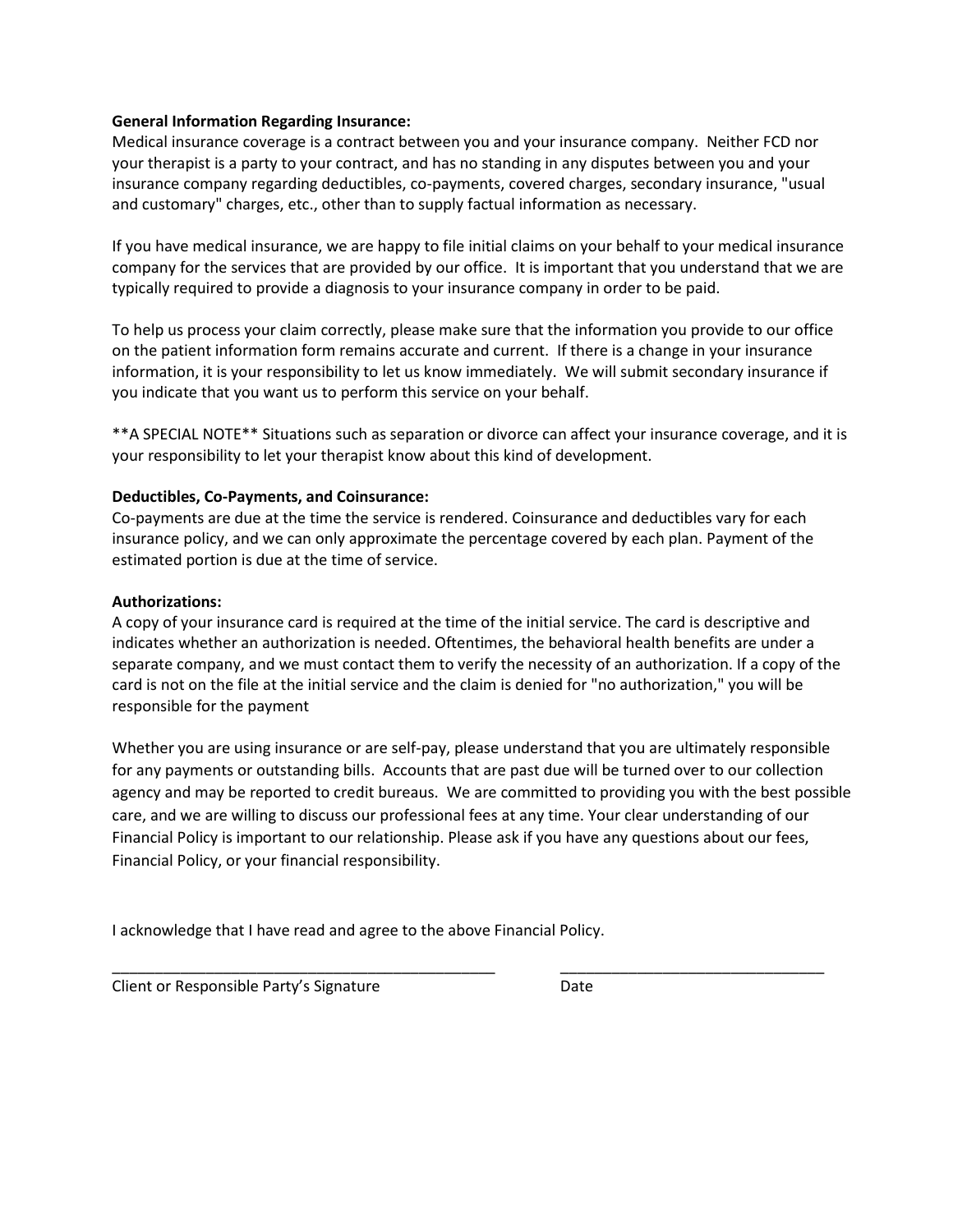#### **CANCELLATION/MISSED APPOINTMENT AGREEMENT**

Family and Child Development has a 24-hour cancellation policy. In the event that you do not call to cancel your appointment within 24 hours of your scheduled appointment, and you fail to show up for your appointment, you will be charged accordingly by your therapist. For example, your therapist may charge a penalty fee for a late cancellation or broken session, or you may be billed for the entire session.

#### **OTHER SERVICES PROVIDED BY FCD**

Please be aware that most insurance companies will not cover services such as court appearances, report preparation, record copying, etc. If you anticipate needing this type of service, discuss it with your therapist, and please be aware that you may incur unreimbursed expenses.

#### **HIPPA COMPLIANCE**

Family and Child Development has a policy that meets government standards for HIPPA (Health Insurance Portability and Accountability Act) which covers privacy of all medical information. If you desire to read or have a copy of our privacy policy please request this.

My signature indicates that I have been offered a copy of the Privacy Policy and gives this practice the right to file, on my behalf, for insurance payments.

\_\_\_\_\_\_\_\_\_\_\_\_\_\_\_\_\_\_\_\_\_\_\_\_\_\_\_\_\_\_\_\_\_\_\_\_\_\_\_\_\_\_\_\_\_ \_\_\_\_\_\_\_\_\_\_\_\_\_\_\_\_\_\_\_\_\_\_\_\_\_\_\_\_\_\_\_

Client or Responsible Party's Signature **Date** Date